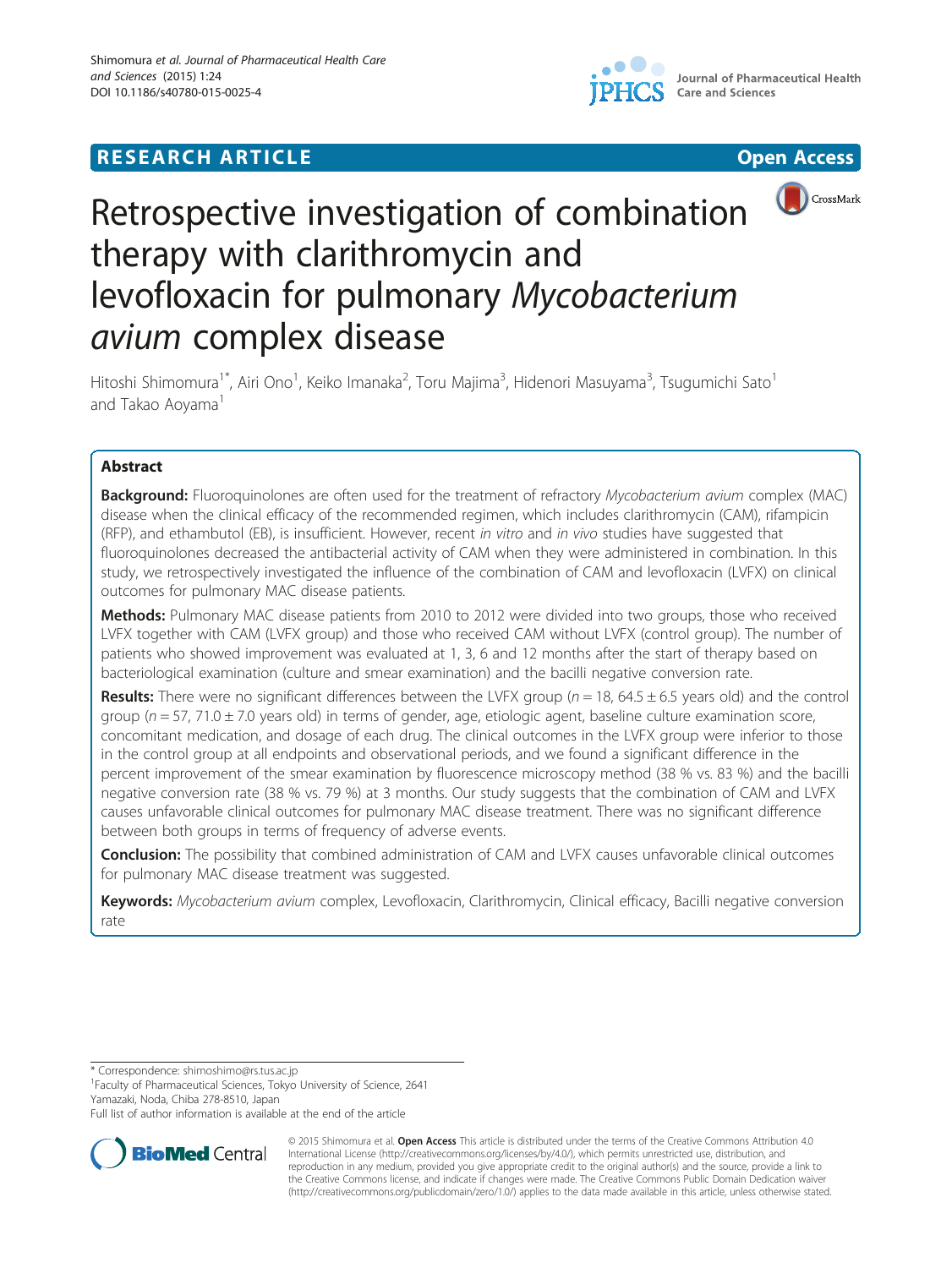### Background

Mycobacterium avium complex (MAC) is the most common etiologic agent in lung disease caused by nontuberculous mycobacteria [[1](#page-4-0)]. Because MAC is not susceptible to antituberculous drugs, clarithromycin (CAM) is the key drug for treatment of pulmonary MAC disease, and multidrug therapy with rifampicin (RFP) and ethambutol (EB) is recommended [\[2](#page-5-0), [3](#page-5-0)]. CAM inhibits protein synthesis by preventing the activity of the 50S ribosomal subunits of bacterial 70S ribosomes. RFP and EB are used together to prevent the formation of drug–resistant bacteria. However, the bacilli negative conversion rates of this therapy are reported to be approximately 60–80 % [[4](#page-5-0)–[8](#page-5-0)]. Therefore, this disease is often difficult to treat. In difficult–to– treat cases or when the recommended drugs cause side effects, fluoroquinolones (FQ) are frequently used. FQ inhibit bacterial DNA gyrase or the topoisomerase IV enzyme, thereby inhibiting DNA replication and transcription. Since FQ have been demonstrated to have antibacterial activity against MAC both in vitro and in vivo, it could be expected to demonstrate high efficacy for the treatment of pulmonary MAC disease [\[9](#page-5-0), [10](#page-5-0)].

Several studies have reported no differences in outcomes between the FQ–containing regimen and the CAM, RFP, and EB combination therapy [\[11](#page-5-0)–[13](#page-5-0)]. However, recent in vitro and in vivo studies have suggested that fluoroquinolones decreased the antibacterial activity of CAM when they were administered in combination [\[14](#page-5-0)]. Therefore, this drug combination may cause unfavorable clinical outcomes. Currently, few clinical reports have examined the curative effects of CAM and FQ combination therapy for MAC disease. Moreover, only extremely limited data are available regarding levofloxacin (LVFX) in particular. In 2005, Taga and colleagues reported that clinical outcomes did not improve even if LVFX was added to the three–drug treatment of CAM, RFP, and EB [\[13\]](#page-5-0). In Japan, health insurers approved the use of 500 mg/day of LVFX in 2009 and 800 mg/day of CAM in 2008; therefore, a higher dose regimen is used for each drug than before. Consequently, treatment outcomes in earlier studies based on the previously recommended dose may be different from those based on the current recommended dose.

In this study, we retrospectively investigated the clinical outcomes of pulmonary MAC disease patients administered the current recommended dose of CAM and LVFX from 2010 to 2012, and examined the therapeutic efficacy of the combination of CAM and LVFX.

#### Methods

#### Subjects

From 2010 to 2012, 75 outpatients who were diagnosed with pulmonary MAC disease and received CAM at the Chemotherapy Research Institute, Kaken Hospital (Kaken hospital) were examined in this study. All patients were required to fulfill Japanese Society for Tuberculosis and Japanese Respiratory Society criteria. The patients were classified into two groups; those that received LVFX together with CAM (LVFX group) and those that received CAM without LVFX (control group). Patients with no bacteriological examination results in their medical charts, treated for less than one month, or who were culture negative at the start of therapy were excluded. For patients where LVFX was withdrawn, the subsequent data were excluded.

This study was conducted in compliance with the ethical guidelines for clinical studies and it was approved by the Ethical Review Committee on Clinical Research at Tokyo University of Science (approval and study number: 12006) and Kaken Hospital (approval and study number: 12), and registered in University hospital Medical Information Network–Clinical Trial Registry (April 24, 2013, ID: UMIN000010588).

# Rates of improved patients in the bacteriological examination

Clinical improvement was evaluated by bacteriological examination (culture and smear examination) at 1, 3, 6, and 12 months from the start of therapy. If the score of each examination improved from the last time or remained negative, this was classed as "improvement." Each percent improvement was calculated by dividing the number of improved patients by the total patients at each time point. The score of each examination was recorded as follows: culture examination, 0 (negative), 1+, 2+, 3+, 4+; Ziehl–Neelsen staining method, Gaffky number 0 (negative) –10; fluorescence microscopy method, 0 (negative),  $1+, 2+, 3+.$ 

# Bacilli negative conversion rates in the bacteriological examination

Bacilli negative conversion was evaluated at 1, 3, 6, and 12 months from the start of therapy. If the results of both the culture and smear (Ziehl–Neelsen staining and fluorescence microscopy method) examinations were negative, this was classed as "Bacilli negative conversion." The bacilli negative conversion rate was calculated by dividing the number of bacilli negative converted patients by the total number of patients at each point.

#### Statistical analysis

The baseline patient characteristics data are shown as median  $\pm$  quartile deviation in age, and mean  $\pm$  standard deviation in culture examination score. Comparisons of baseline patient characteristics by age and culture examination score were performed using the Mann–Whitney U test. Comparisons of baseline patient characteristics by gender, etiologic agent, concomitant medication, dosage of each drug, percent improvement, bacilli negative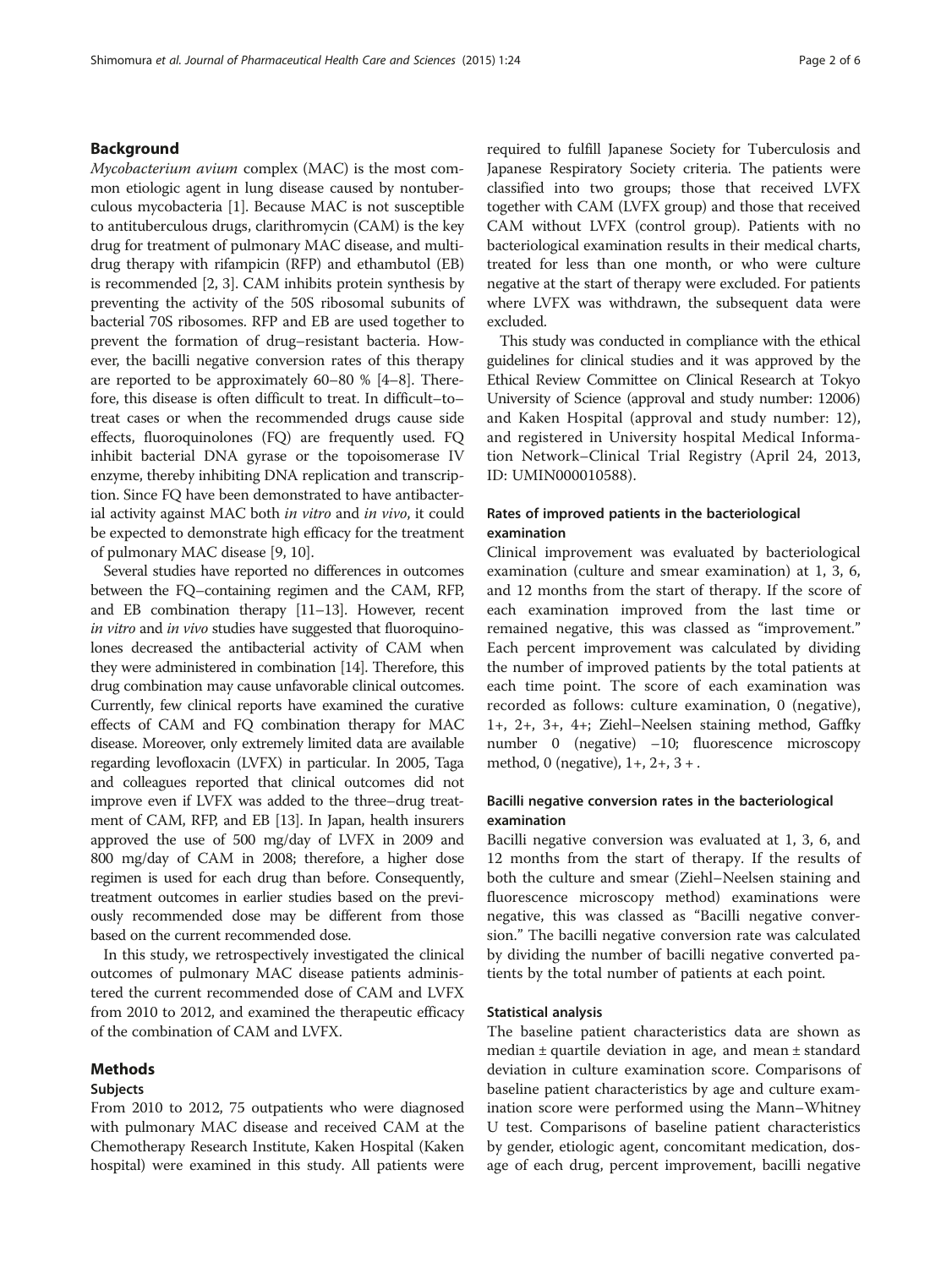<span id="page-2-0"></span>conversion rate in the bacteriological examination, and frequency of adverse events were performed using Fisher's exact test. A P–value of less than 0.05 was considered statistically significant.

# Results

#### Patient characteristics and dosage

A total of 75 patients were included in this study, classified as those that used LVFX together with CAM (LVFX group; 18 patients) and the non–combination group (control group; 57 patients), and the background of both groups was compared (Table 1). There was no significant difference between both groups in gender, age, etiologic agent, baseline culture examination score, and concomitant medication. The daily doses were CAM 400–800 mg, RFP 300 or 450 mg, EB 500–1000 mg and LVFX (LVFX group) 300–500 mg based on the opinions recommended by Japanese Society for Tuberculosis and Japanese Respiratory Society (CAM; 15–20 mg/kg, RFP; 10 mg/kg, and EB; 15 mg/kg). There were no significant differences between both groups in dosage of each drug (Table 2).

# Rates of improved patients in the bacteriological examination for every period

Improvement of culture examination at one month was observed in 50 % of patients in the LVFX group and in 58 % of patients in the control group. The percent improvements at 1 and 3 months in the smear examination (Ziehl– Neelsen staining method) were 61 and 63 % in the LVFX group, and 77 and 90 % in the control group, respectively.

| <b>Table 1</b> Comparison of baseline characteristics of patients with |
|------------------------------------------------------------------------|
| pulmonary Mycobacterium avium complex disease between the              |
| control and levofloxacin (LVFX) groups                                 |

| Characteristics                      | Control group<br>$(n = 57)$ | VFX group<br>$(n = 18)$ |
|--------------------------------------|-----------------------------|-------------------------|
| Gender (male/female)                 | 15/42                       | 1/17                    |
| Age (years)                          | $71.0 \pm 7.0$              | $64.5 \pm 6.5$          |
| M.avium/M.intracellulare             | 51/9                        | 16/2                    |
| Culture examination score            | $1.04 \pm 0.38$             | $1.06 \pm 0.64$         |
| Other medication                     | 35 (61)                     | 11(61)                  |
| Digestive organ agents               | 30(53)                      | 5 (28)                  |
| Respiratory organ agents             | 15 (26)                     | 6(33)                   |
| Vitamins                             | 4 (7)                       | 2(11)                   |
| Allergic agents                      | 4(7)                        | 1(1)                    |
| Cardiovascular agents                | 4(7)                        | 0(0)                    |
| Anti-inflammatory agents             | 3(5)                        | 2(11)                   |
| Hypnotics and sedatives, anxiolytics | 3(5)                        | 0(0)                    |
| Miscellaneous                        | 2(4)                        | 0(0)                    |

The results are shown as median  $\pm$  quartile deviation in age, and mean  $\pm$ standard deviation in culture examination score. Values in other medication express as number (%) of patients. There was no significant difference for each characteristic between both groups

| Drug        |      | Daily dose (mg) Control group ( $n = 57$ ) LVFX group ( $n = 18$ ) |    |
|-------------|------|--------------------------------------------------------------------|----|
| CAM         | 400  | 1                                                                  | 1  |
|             | 600  |                                                                    | 2  |
|             | 800  | 55                                                                 | 15 |
| <b>RFP</b>  | 300  | 11                                                                 | 2  |
|             | 450  | 46                                                                 | 16 |
| EB          | 500  | 29                                                                 | 6  |
|             | 750  | 26                                                                 | 7  |
|             | 1000 | 2                                                                  | 2  |
| <b>LVFX</b> | 300  |                                                                    | 7  |
|             | 375  |                                                                    | 2  |
|             | 500  |                                                                    | 9  |

Values express as number of patients. There was no significant difference for each dosage between both groups

The percentage improvement of the LVFX group was always lower than that in the control group at the same time point. Through the whole period, the LVFX group showed a lower percent improvement in the smear examination (fluorescence microscopy method) than that in the control group, and a significant difference was detected at 3 months (38 % vs. 83 %,  $P = 0$  .013). Although patient dropout owing to adverse effects or completion of treatment increased with time (approximately half of the LVFX group by 3 months), the percent improvement in each examination of the cases that could be observed until 12 months was more than 65 % (Table [3\)](#page-3-0).

# Bacilli negative conversion rates in the bacteriological examination for every period

Bacilli negative conversion rates at 1 and 3 months were 28 and 38 % in the LVFX group, and 49 and 79 % in the control group, respectively. In all periods, the LVFX group exhibited a lower bacilli negative conversion rate than the control group, and a significant difference was detected at 3 months ( $P = 0.026$ ). The bacilli negative conversion rates of the control group and the LVFX group at 12 months were 76 and 67 %, respectively (Table [4\)](#page-3-0).

#### Frequency of adverse events

Adverse events were observed in 37 % of patients in the control group and 56 % of patients in the LVFX group. Skin manifestation was the most common adverse events in both groups (control group; 16 %, LVFX group; 22 %). The other adverse events were as follows: visual impairment (12 %), gastrointestinal symptom (11 %), hepatic dysfunction (2 %), and miscellaneous (5 %) in the control group, and gastrointestinal symptom (17 %),

| <b>Table 2</b> Comparison of daily doses of clarithromycin (CAM), |
|-------------------------------------------------------------------|
| rifampicin (RFP), ethambutol (EB), and levofloxacin (LVFX) for    |
| pulmonary Mycobacterium avium complex patients between the        |
| control and the LVFX group                                        |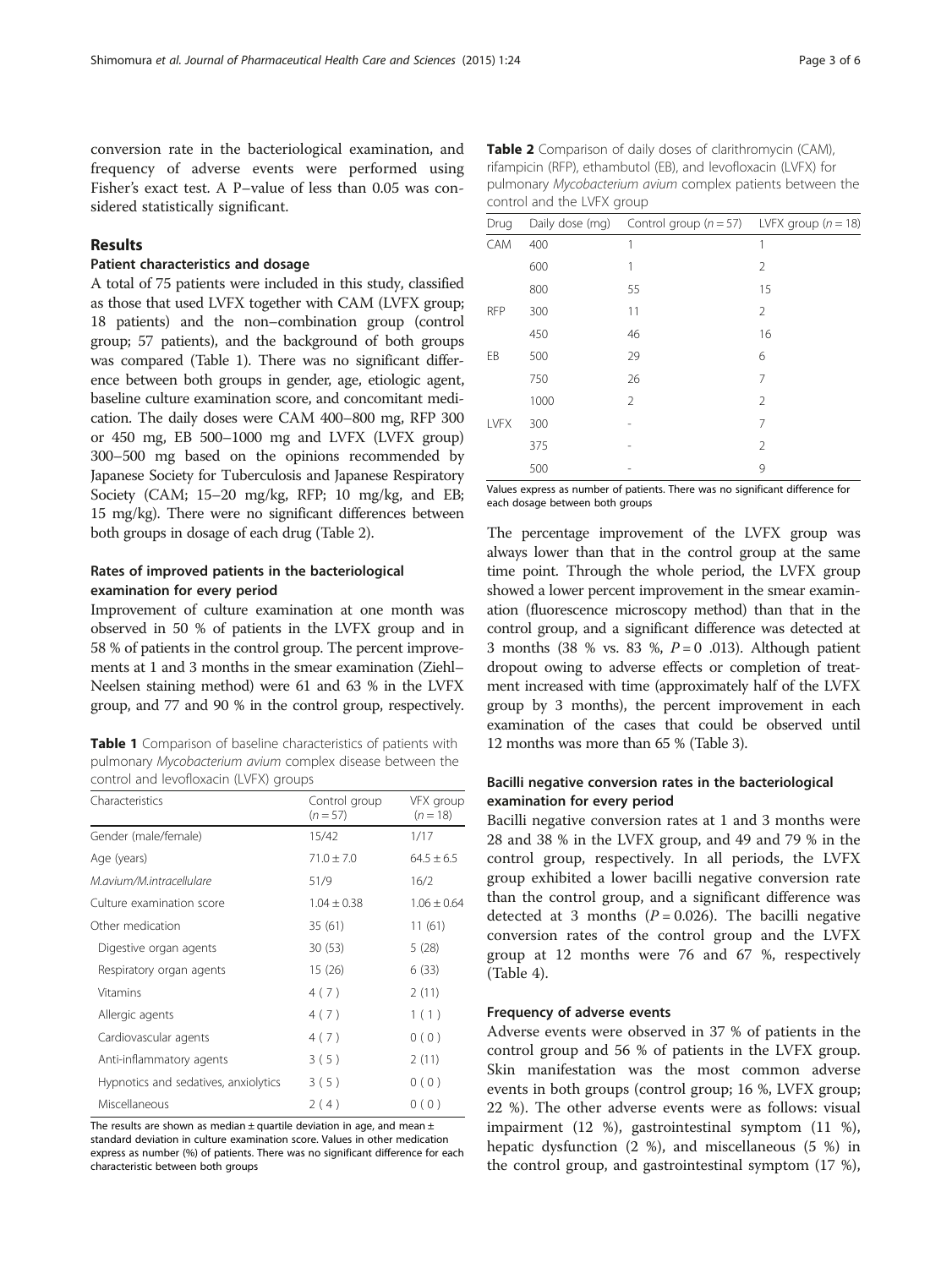| Evaluation               | Group       | Follow-up period (months) |              |              |              |
|--------------------------|-------------|---------------------------|--------------|--------------|--------------|
|                          |             |                           |              | 6            | 12           |
| Culture examination      | Control     | 33/57 (58 %)              | 43/52 (83 %) | 38/48 (79 %) | 35/44 (80 %) |
|                          | <b>LVFX</b> | $9/18(50\%)$              | 4/8 (50 %)   | $4/6$ (67 %) | $2/3$ (67 %) |
| Smear examination        |             |                           |              |              |              |
| Ziehl-Neelsen's staining | Control     | 44/57 (77 %)              | 47/52 (90 %) | 44/48 (92 %) | 36/43 (84 %) |
|                          | <b>LVFX</b> | 11/18 (61 %)              | $5/8$ (63 %) | $5/6$ (83 %) | $2/3$ (67 %) |
| Fluorescence microscopy  | Control     | 41/57 (72 %)              | 43/52 (83 %) | 44/48 (92 %) | 38/44 (86 %) |
|                          | <b>LVFX</b> | 10/18 (56 %)              | 3/8 (38 %)   | $4/6$ (67 %) | $2/3$ (67 %) |

<span id="page-3-0"></span>Table 3 Comparison of rates of improvement in patients with pulmonary Mycobacterium avium complex disease between the control and levofloxacin (LVFX) groups

\* A P-value of less than 0.05 was considered statistically significant

visual impairment (11 %), hepatic dysfunction (11 %), and miscellaneous (1 %) in the LVFX group. Each and overall adverse event frequency did not have significant differences between both groups (Table [5\)](#page-4-0).

## Discussion

Clinical outcomes of FQ–containing regimens for pulmonary MAC disease have recently been reported worldwide [[11](#page-5-0)–[13](#page-5-0), [15\]](#page-5-0). Jenkins and colleagues claimed that there was no difference in outcomes between the  $RFP + EB + ciproflox (or)$  and  $RFP + EB + CAM$  groups [[11\]](#page-5-0). Fujita and colleagues insisted that the RFP + EB + gatifloxacin regimen demonstrated good efficacy in comparison to the recommend CAM–containing triple–drug combination therapy [\[12](#page-5-0)]. Koh and colleagues reported that the addition of moxifloxacin could improve the outcomes in approximately one–third of patients with persistently culture–positive MAC disease who fail to respond to CAM–containing regimens [\[15\]](#page-5-0). Concerning LVFX, which is frequently used in Japan, Taga and colleagues reported that clinical outcomes did not improve even if LVFX was added to the three–drug combination treatment of CAM, RFP, and EB [\[13\]](#page-5-0). However, clinical outcomes with the current higher dose have not been examined. This is the first study to investigate the clinical outcomes of pulmonary MAC disease patients administered the current recommended dose of CAM and LVFX, and examine the therapeutic efficacy of the combination of CAM and FQ.

Concerning baseline characteristics of patients, there were no significant differences between the LVFX group and the control group in terms of gender, age, etiologic agent, culture examination score, dosage of each drug, and concomitant medication (Tables [1](#page-2-0) and [2\)](#page-2-0). In this study, the mean of culture examination score in both groups at the start of treatment were same level. As for the degree of severity in patients of both groups, almost all patients were mild case (culture examination score: 1+). Patients with moderate grade (culture examination score: 2+) were several, and this study did not include severe cases (culture examination score: 3+). Generally, performance status is very important to evaluate the outcomes of chemotherapy for patients with infectious diseases. However, it was less likely to affect the outcomes of this study because all patients were outpatients whose performance statuses were 0 or 1. In addition, patients were started chemotherapy after having checked the laboratory findings of renal and hepatic function. Thus, patients with renal and hepatic disease were excluded. Accordingly, patients in our study seemed to be appropriate.

In the present study, the clinical outcomes in the LVFX group were inferior to the control group at all endpoints and observational periods, and we found a significant difference in the percent improvement of the smear examination by fluorescence microscopy and the bacilli negative conversion rate at 3 months. Through their *in vitro* and *in vivo* studies, Kohno and colleagues demonstrated that antagonism between CAM and FQ

Table 4 Comparison of bacilli negative conversion rates of pulmonary Mycobacterium avium complex patients between the control and levofloxacin (LVFX) groups

| Group       |                    | Follow-up period (months) |               |              |              |  |  |
|-------------|--------------------|---------------------------|---------------|--------------|--------------|--|--|
|             | Start of treatment |                           |               |              |              |  |  |
| Control     | $0/57(0\%)$        | 28/57 (49 %)              | 41/52 (79 %)  | 39/48 (81 %) | 32/42 (76 %) |  |  |
| <b>LVFX</b> | 0/18(0%            | 5/18(28%)                 | $*3/8$ (38 %) | 4/6(67%)     | 2/3(67%)     |  |  |

If the results of both the smear and the culture examination were negative, the patients were classed as "bacilli negative conversion." \*A P-value of less than 0.05 was considered statistically significant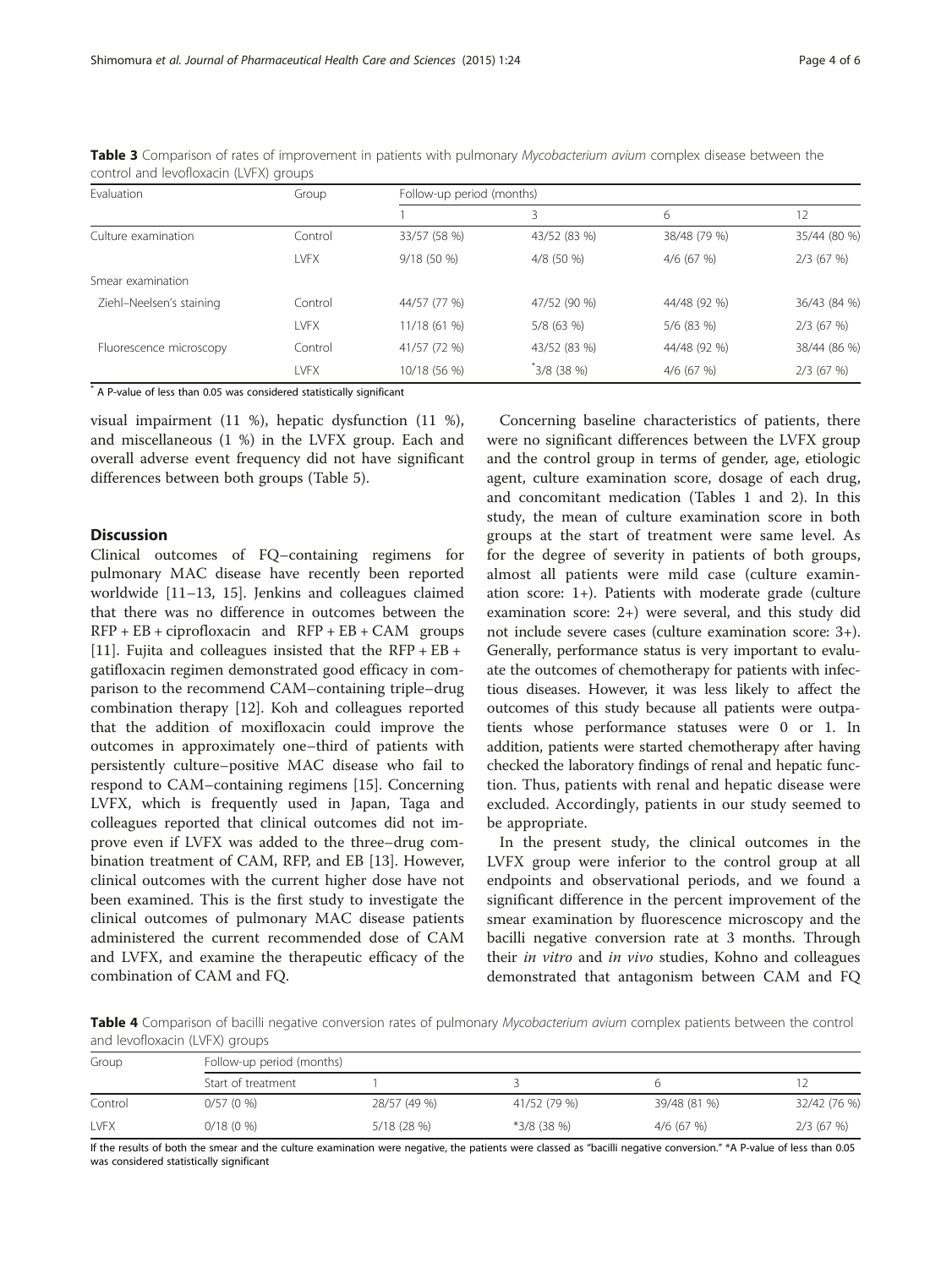<span id="page-4-0"></span>Table 5 Comparison of adverse effect that occurred in patients with pulmonary Mycobacterium avium complex disease between the control and levofloxacin (LVFX) groups

| Adverse effects          | Control group ( $n = 57$ ) LVFX group ( $n = 18$ ) |        |  |  |
|--------------------------|----------------------------------------------------|--------|--|--|
| Skin manifestation       | 9(16)                                              | 4(22)  |  |  |
| Visual impairment        | 7(12)                                              | 2(11)  |  |  |
| Gastrointestinal symptom | 6(11)                                              | 3(17)  |  |  |
| Hepatic dysfunction      | 1(2)                                               | 2(11)  |  |  |
| Miscellaneous            | 3(5)                                               | 1(1)   |  |  |
| Total                    | 21(37)                                             | 10(56) |  |  |
|                          |                                                    |        |  |  |

Values express as number (%) of patients. There was no significant difference in total and each adverse effect between both groups

could occur when they were administered in combination [\[14\]](#page-5-0). Similarly, our present investigation suggested the possibility that the treatment outcome worsened when CAM and LVFX were administered together. The bacilli negative conversion rates at 6 and 12 months in the control group in this study (81 and 76 %, respectively) were higher than those reported by Taga and colleagues (70 and 64 %, respectively) [\[13](#page-5-0)]. This may have been because the daily dose of CAM in this study (typically 800 mg) was higher than the conventional daily dose (typically 600 mg). Because it was possible to administer CAM 800 mg/day for treatment of MAC after 2008, Kobashi and colleagues compared the clinical effect of combined chemotherapy (CAM 400 or 600 mg, RFP and EB) containing streptomycin from 1998 to 2007 and combined chemotherapy (CAM 800 mg, RFP and EB) containing streptomycin from 2008 to 2010. According to their results, the bacilli negative conversion rate for each treatment was 69 and 84 %, respectively [\[16\]](#page-5-0). This percentage was almost consistent with the bacilli negative conversion rate in the control group at 3 months in this study (approximately 80 %).

However, the results of this study are not sufficient to demonstrate that the combination of CAM and LVFX causes unfavorable clinical outcomes in pulmonary MAC disease patients. It is noteworthy that the percentage of all endpoints in the LVFX group were lower than those in the control group, but drop–out cases in the LVFX group increased with time (approximately half at 3 months) because many patients were withdrawn from the  $LVFX + CAM$  combination early in the treatment period. Therefore, larger–scale studies that are neither case–limited nor retrospective are needed to assess the influence of LVFX on the therapeutic efficacy of the recommend CAM–containing triple–drug combination therapy.

On the other hand, similar adverse events were observed in both groups. Each and overall adverse event frequency did not have significant differences between both groups (Table 5). Accordingly, these findings may indicate that the combination treatment of CAM and LVFX is not inferior in safety in comparison with standard treatment.

Currently, FQ are still used as therapeutic drugs for refractory MAC patients because an alternative treatment to the recommended therapy of CAM, RFP, and EB is not established. It has been reported that the in vitro and in vivo antibacterial activity against MAC as well as the antagonism to CAM of sitafloxacin or moxifloxacin were stronger than those of LVFX [\[10, 14\]](#page-5-0). Therefore, the clinical outcomes may be more affected when CAM and these FQ are administered together. MAC originally colonizes the airways, and then infects the epithelial cells and macrophages [[17](#page-5-0)], suggesting that the concentrations of antimicrobials in epithelial lining fluid in lungs are an important factor in its suppression. Recently, a transporter which participates in the transportation of macrolides to epithelial lining fluid of lungs has been reported [\[18](#page-5-0)]. It has been also reported that FQ might inhibit the same transporter [[19](#page-5-0)]. Since the interaction mediated by the transporter may be the cause of the antagonism, experimental studies to clarify the mechanism of the decrease in the effect of CAM by FQ combined administration are expected in the future. In addition, further clinical studies on LVFX as well as other FQ are needed.

### Conclusion

This report suggests that combined administration of CAM and LVFX causes unfavorable clinical outcomes for pulmonary MAC disease patients.

#### Competing interests

The authors declare that they have no competing interests.

#### Authors' contributions

HS, HM, and TA conceived the study. HS and AO carried out the survey of medical charts. HS, AO, and TS performed the statistical analysis. HS wrote the manuscript and KI, TM, HM, TS, and TA provided editorial review and contributed to discussions. All authors read and approved the final manuscript.

#### Acknowledgement

We thank the health information managers of Kaken Hospital for their help preparing the medical charts.

#### Author details

1 Faculty of Pharmaceutical Sciences, Tokyo University of Science, 2641 Yamazaki, Noda, Chiba 278-8510, Japan. <sup>2</sup>Department of Pharmacy Chemotherapy Research Institute, Kaken Hospital, 6-1–14 Konodai, Ichikawa, Chiba 272-0827, Japan. <sup>3</sup>Department of Respiratory medicine, Chemotherapy Research Institute, Kaken Hospital, 6-1–14 Konodai, Ichikawa, Chiba 272-0827, Japan.

#### Received: 6 May 2015 Accepted: 20 August 2015 Published online: 03 September 2015

#### References

1. Yamamoto M, Kuze F, Sakatani M, Saito H, Shimoide H, Soejima R, et al. The clinical study of clarithromycin for pulmonary Mycobacterium avium–intracellulare complex infection. Kekkaku. 1997;72:1–7.